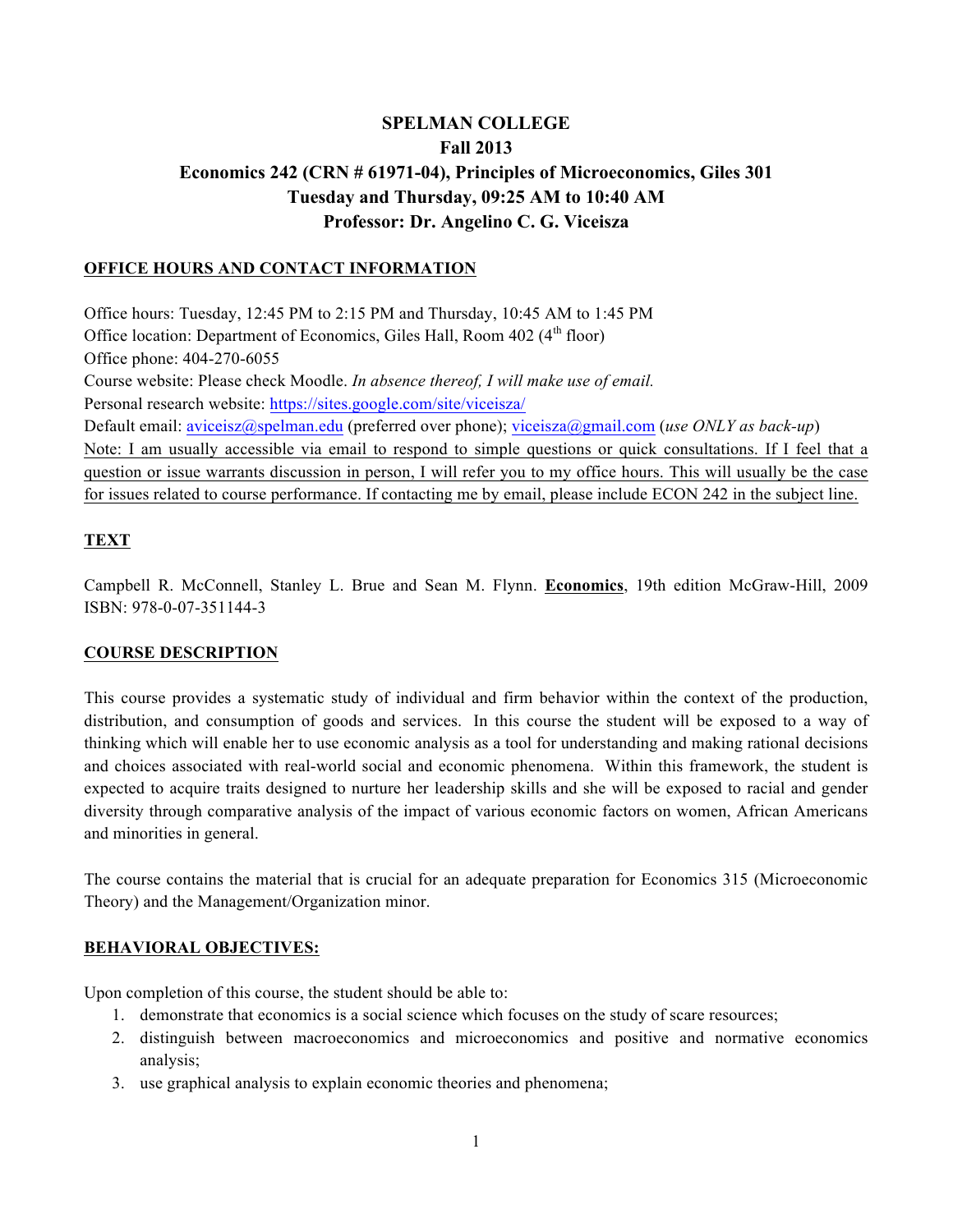- 4. comprehend the use of the production possibilities frontier to explain opportunity cost and comparative advantage from the perspective of economic efficiency and inefficiency;
- 5. apply the theory of supply and demand in assessing real world market behavior;
- 6. comprehend the use of price elasticity of demand and supply to forecast changes in both consumer and producer behavior in the market;
- 7. explain consumer equilibrium in choice via the method of utility analysis, the budget constraint, and indifference curve analysis;
- 8. demonstrate an understanding of the production function by explaining and defining distinct stages of production and the associated productivity and cost concepts;
- 9. comprehend the economic distinction between the firm's short-run and long-run production costs;
- 10. distinguish between accounting profit and economic profit from the perspective of the firm's profitability;
- 11. explain the logic of price and output determination in competitive and noncompetitive markets;
- 12. explain determinants of wage rate differentials
- 13. comprehend the incidence of poverty by age, gender, ethnicity, and other characteristics;
- 14. comprehend economic immigration as human investment and its ramifications for economic growth;
- 15. describe economic conditions of African Americans, other minorities and those existing in poor or developing countries;
- 16. critique economic issues in both written and oral form, demonstrating logical arguments, clarity, precise articulation, and creativity.

### **JUSTIFICATION FOR FOUR CREDITS**

This is a four credit, three contact hour course. To justify the additional credit, the student will be required to:

- 1. Complete take-home quizzes.
- 2. Read assigned book chapters (see course outline) and read/write a critical analysis of four (4) articles (see article critiques for additional detail). Additional articles may be assigned as extra reading.

### **COURSE GRADING**

| The course grade will be determined by: |                                                      |
|-----------------------------------------|------------------------------------------------------|
| Two $(2)$ exams                         | $30\%$ (15% each)                                    |
| One (1) comprehensive final exam        | $30\%$                                               |
| Quizzes                                 | $15\%$ (six out of nine: 2.5% each)                  |
| Article critiques                       | 15% (3% for critiques 1, 2, 4; 6% for critique 3)    |
| Attendance and participation            | $10\%$ (7.5% for attendance; 2.5% for participation) |

The following grading scale will be employed:

| Percentage Earned | Grade Earned | Percentage Earned | Grade Earned  |   |
|-------------------|--------------|-------------------|---------------|---|
| $93 - 100$        |              | $75 - 78$         | $C+$          |   |
| $90 - 92$         | А-           | $70 - 74$         | C             |   |
| $87 - 89$         | B+           | $65 - 69$         | $C-$          |   |
| $83 - 86$         |              | $62 - 64$         | $D+$          |   |
| $79 - 82$         | $B-$         | $58 - 61$         | D; below $57$ | F |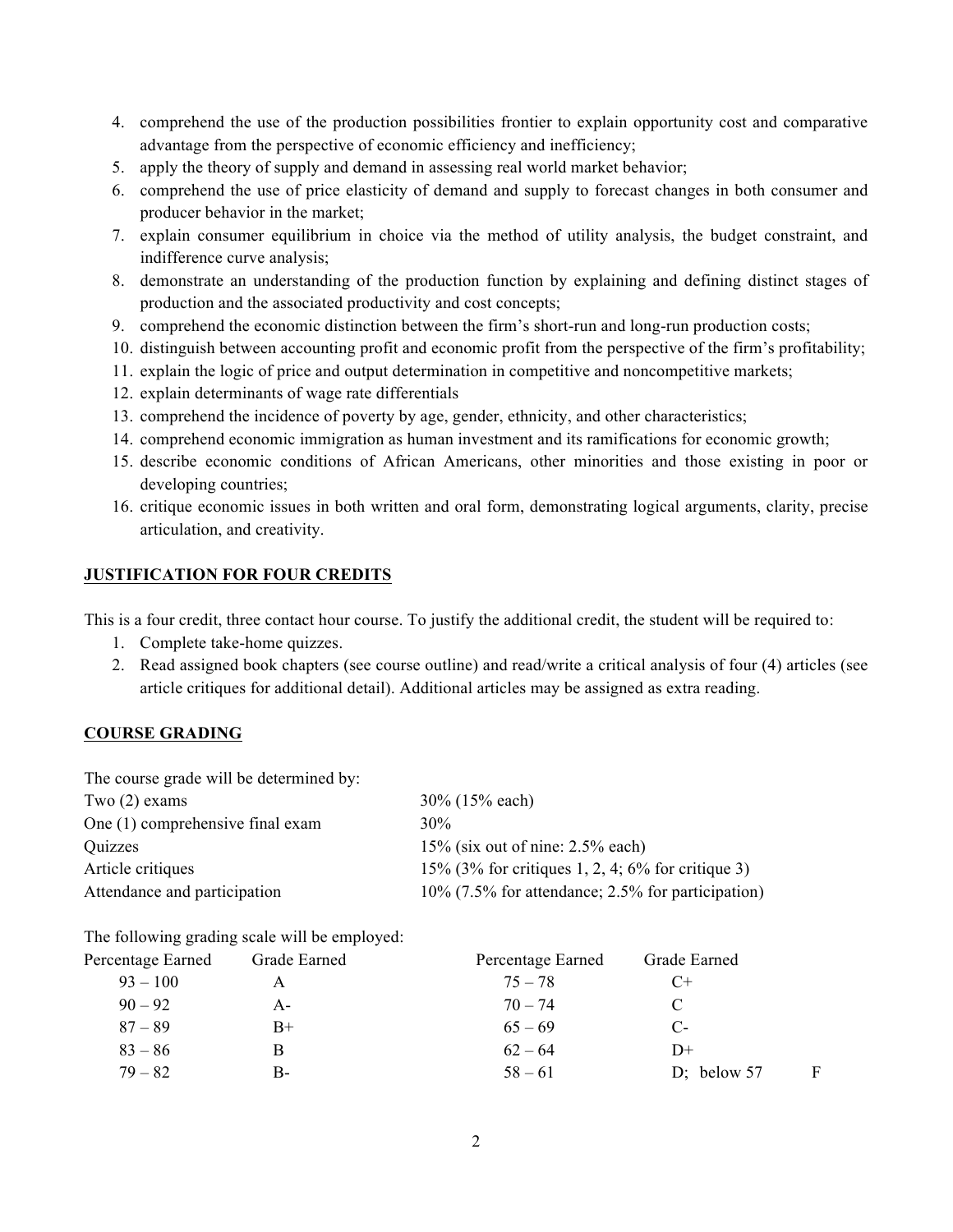## **Note: (1) The above scale should be regarded as approximate as the instructor reserves the right to make adjustments in awarding final grades. (2) I typically grade exams on a curve.**

### **ARTICLE CRITIQUES**

One component of the course is to write a summary/critique (see formatting requirements below) of four (4) articles. Additional guidelines on what is expected in the summary/critique will be posted on the Moodle site; however, crudely the critique should comprise the following components:

- 1. A clear statement of the issue being examined by the author.
- 2. A clear statement of the position taken by the author on the same issue.
- 3. The student's critical evaluation of the position taken by the author on the issue.
- 4. The relationship between the issues in the article and the content of the course. If the student would like to further complement her discussion with economic concepts seen "outside of the course"; that is fine, as long as the student stays within the page limits. Priority should be given to topics discussed in the course!

There will be four (4) article critiques (see course outline for due dates and Moodle site for articles):

- 1. Critique 1
	- a. Steven D. Levitt and Stephen J. Dubner, "Why Do Drug Dealers Still Live with their Moms?," *Freakonomics*, 2005, pp. 85-114.
- 2. Critique 2
	- a. Charles Wheelan, "Incentives Matter," *Naked Economics*, 2002, pp. 23-42.
- 3. Critique 3
	- a. Rachel Croson and Uri Gneezy, "Gender Differences in Preferences," *Journal of Economic Literature* 47(2), 2009, pp. 448-474.
- 4. Critique 4
	- a. Gary S. Becker, "How Uncle Sam Could Ease the Organ Shortage," *Business Week*, Issue 3510, New York: January 20, page 18.

Critiques 1, 2 and 4 should follow the standard guidelines posted on the Moodle site. Content-wise they should address the issues and questions discussed in the guidelines. Format-wise they should be 2-3 pages in length with Times New Roman 12 point font, double spaced and 1 inch margins all around.

Critique 3 should follow the same standard guidelines with the following exceptions. Content-wise it should have a stronger focus on using the models and material discussed in class to analyze the main issues and synthesize the compendium of articles. For example, the explicit use of graphs, equations, or verbal description of economic concepts and logic are strongly encouraged. Format-wise the critique should be 8-9 pages in length; all else should be the same as for critiques 1, 2 and 4. While the student is allowed to use and cite alternate sources, I do NOT want to see simple copying/pasting from (online) sources. The aim is to show that you can truly apply material discussed in class to analyze real world economic issues.

### **QUIZZES**

Quizzes are due by 11:59 PM of the day after they have been assigned. The dates listed in the course outline are **due dates**, which implies that the quizzes will typically be made available the day before. Quizzes will be completed and submitted via Moodle and will close at midnight. This means that the student's submission should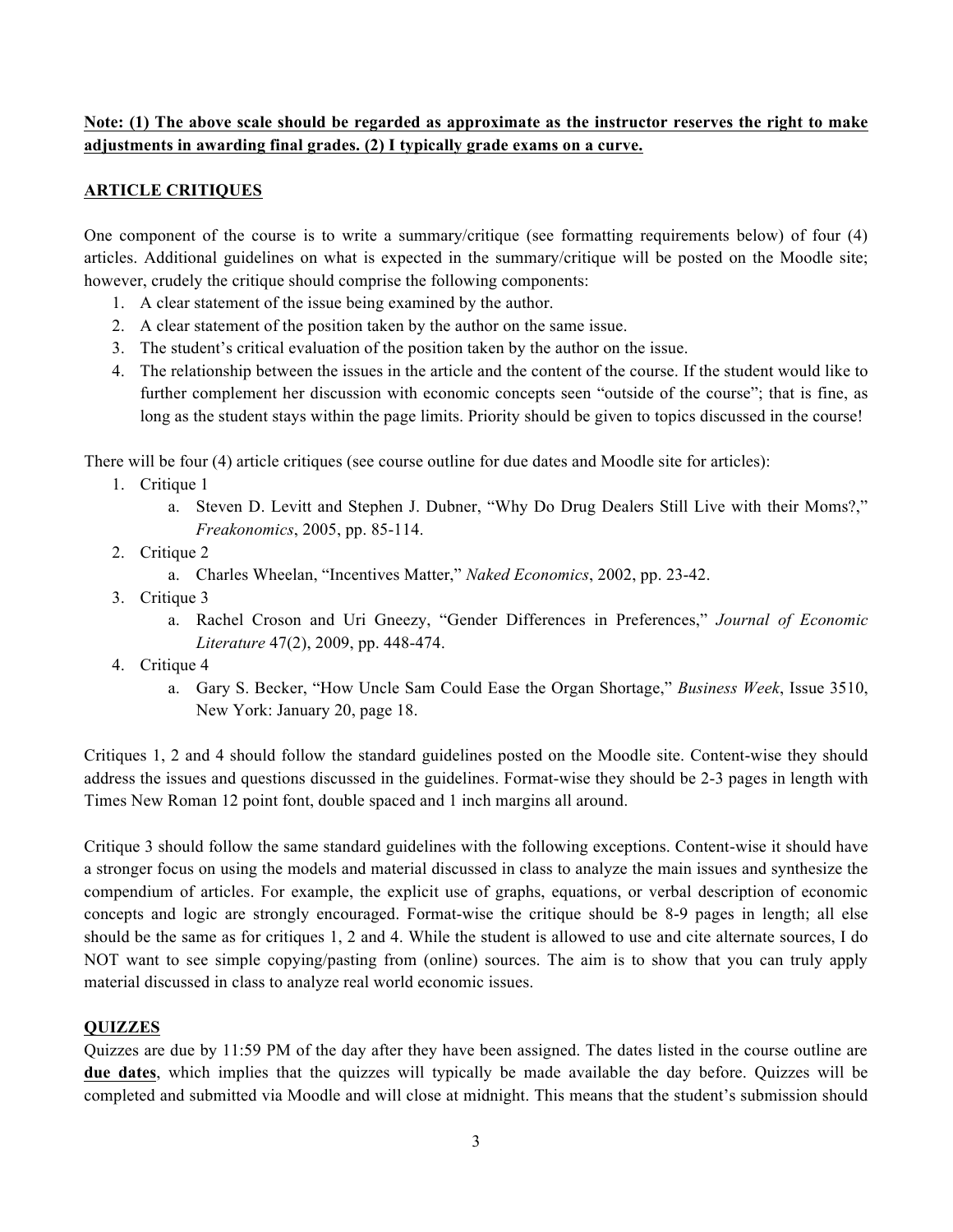be complete by 11:59 PM. **The student should plan accordingly since late submissions will receive a zero (0).** Please avoid losing points in this unnecessary manner by starting on time.

## **MAKE-UP POLICIES AND EXTRA CREDIT**

- 1. **REGULAR EXAMS:** There are absolutely **NO** make-up exams, whether the absence is excused or not. In case an absence is excused by the Office of the Dean within a week of the missed exam date, I reserve the right to prorate the weight of the missed exam over the remaining exams.
- 2. **FINAL EXAM:** The final exam absolutely **CANNOT** be made up. If a student misses the final exam, she will receive a zero (0) for the exam. An exception **may** be made if a student seeks approval from me **PRIOR** to the exam by providing a valid documented excuse approved by the Office of the Dean. Even in this case, I still reserve the right to deny the student's request.
- 3. **QUIZZES:** There are absolutely **NO** make-up quizzes, whether the absence is excused or not. I will drop the three (3) lowest quiz grades when determining the student's overall grade. For example, if a student misses three quizzes, she will receive a zero (0) but those will be dropped.
- 4. **CRITIQUES:** There are absolutely **NO** make-up critiques, whether the absence is excused or not. Unlike the quizzes, I will **NOT** drop any of the critique grades. If a student misses an article critique, she will receive a zero (0).
- 5. **TARDINESS:** Late submissions will **NOT** be accepted. They will receive a zero (0) even if late by one second.
- 6. **EXTRA CREDIT:** It is my experience that most students fail to submit all possible assignments. As such, it does not make economic sense to give opportunities for extra credit since students are not making use of the opportunities already afforded to them. So, I will **NOT** give extra credit, regardless of the student's circumstances.

## **THERE ARE NO EXCEPTIONS TO ANY OF THESE RULES.**

## **ACCESS TO EXAMS**

Exams in this course are not permitted to enter "the public domain". Although there is no obligation to allow the student to review exams after they have been reviewed in class and collected, if a student wishes to review her exam, I will attempt to accommodate her during office hours.

## **ATTENDANCE AND PARTICIPATION POLICY**

Class attendance and participation are mandatory, as these are integral parts of the class. *As such, 10% of your class grade comes from these components.* Please note the following:

- 1. Attendance is taken at the beginning of each class.
- 2. For students who have the habit of arriving after the class begins (late arrival), I reserve the right to count late arrivals as absences. The student is considered late if she is not present when class begins. I typically count tardiness as an absence if the student arrives after I finished taking attendance. In case of excessive lateness (ten minutes after class begins), I reserve the right to bar a student from entering the classroom.
- 3. Any student with three (3) or more absences (*excused or unexcused*) will receive a zero (0) for the attendance portion of her grade. *This means that this student loses 7.5% of her course grade.*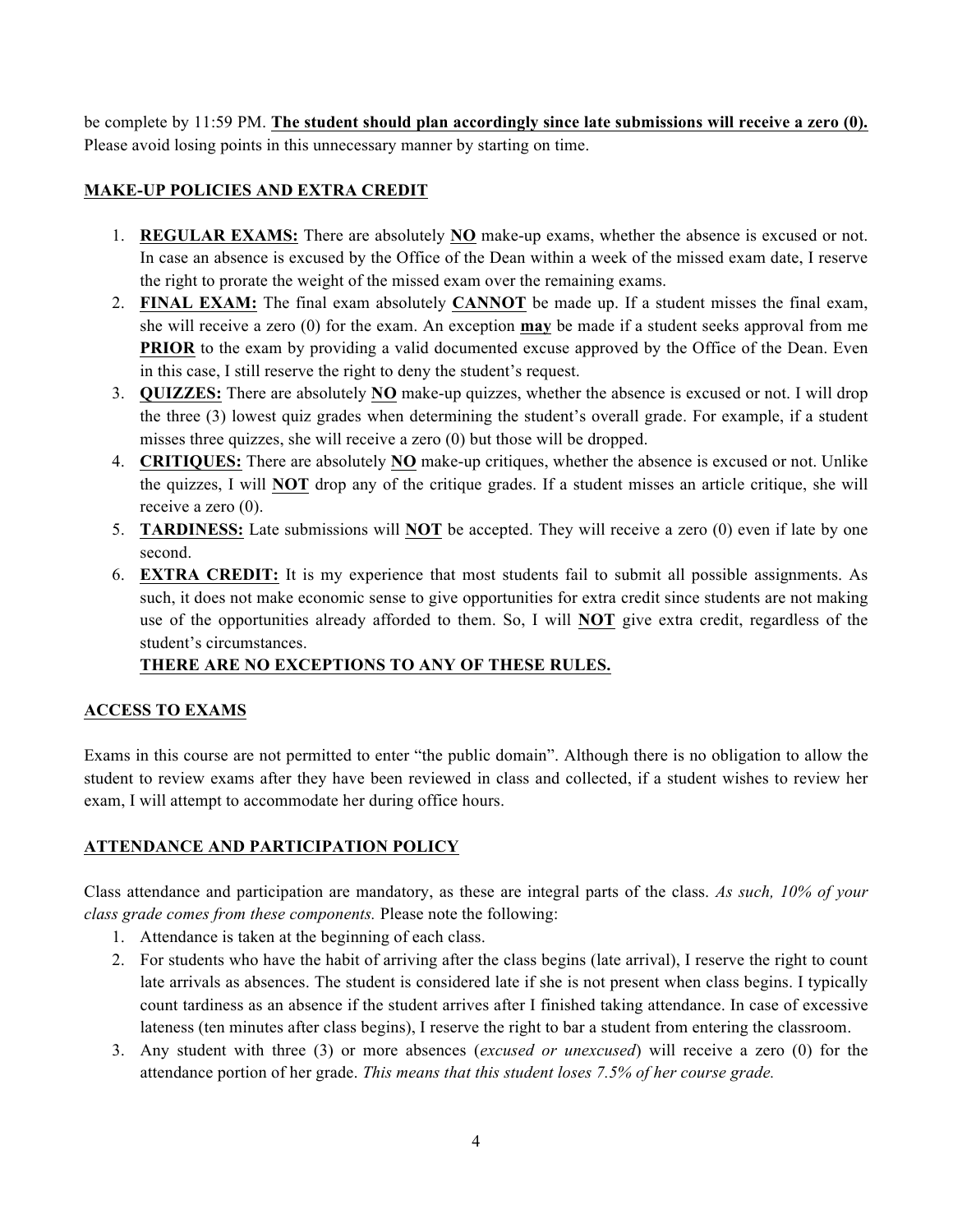- 4. Any student with five (5) or more absences (*excused or unexcused*) will be administratively withdrawn from the course. I will email the student a notification and proceed by processing such withdrawal through the Office of Undergraduate Studies.
- 5. Class participation will be judged based on thoughtful questions and discussions initiated by the student and lack of disruptive behavior during class (see General Code of Conduct section of this syllabus). **THERE ARE NO EXCEPTIONS TO ANY OF THESE RULES.**

### **ACADEMIC INTEGRITY**

The following is Spelman College's **Academic Integrity Policy**:

"At the heart of Spelman College's mission is academic excellence, along with the development of intellectual, ethical and leadership qualities. These goals can only flourish in an institutional environment where every member of the College affirms honesty, trust, and mutual respect. All members of the academic community of Spelman College are expected to understand and follow the basic standards of honesty and integrity, upholding a commitment to high ethical standards. Students are expected to read and abide by the Spelman College Code of Conduct (see the Spelman College Student Handbook) and are expected to behave as mature and responsible members of the Spelman College academic community. Students are expected to follow ethical standards in their personal conduct and in their behavior towards other members of the community. They are expected to observe basic honesty in their work, words, ideas, and actions. Failure to do so is a violation of the Spelman College Academic Integrity Policy."

*Violators will be subject to the sanctions outlined in the Spelman College Bulletin.*

## **GENERAL CODE OF CONDUCT (INCLUDING TECHNOLOGY AND CELL PHONE USE POLICY)**

It is understood that any student participating in this course will conduct herself in a manner that is constructive and non-disruptive to the learning environment. This is out of mutual respect for the professor as well as her fellow students.

With this in mind, use of any form of technology—including computers and cell phones—is only allowed if it is absolutely necessary for the student's learning within the course. If so, the student should see me by the end of the first day of class to discuss and potentially obtain permission to use such a technology. Even if granted, I still reserve the right to revoke this privilege if I note in a future class that such technology is being used for purposes other than learning related to the course.

**In the absence of such permission, use of technologies is strictly prohibited unless the professor explicitly requests the students to use such technologies. The student should turn off her cell phone, computer, or any other noise-making device while in class as these can generally be considered disruptive. Any such disturbances will result in automatic eviction from class. NO EXCEPTIONS!!!**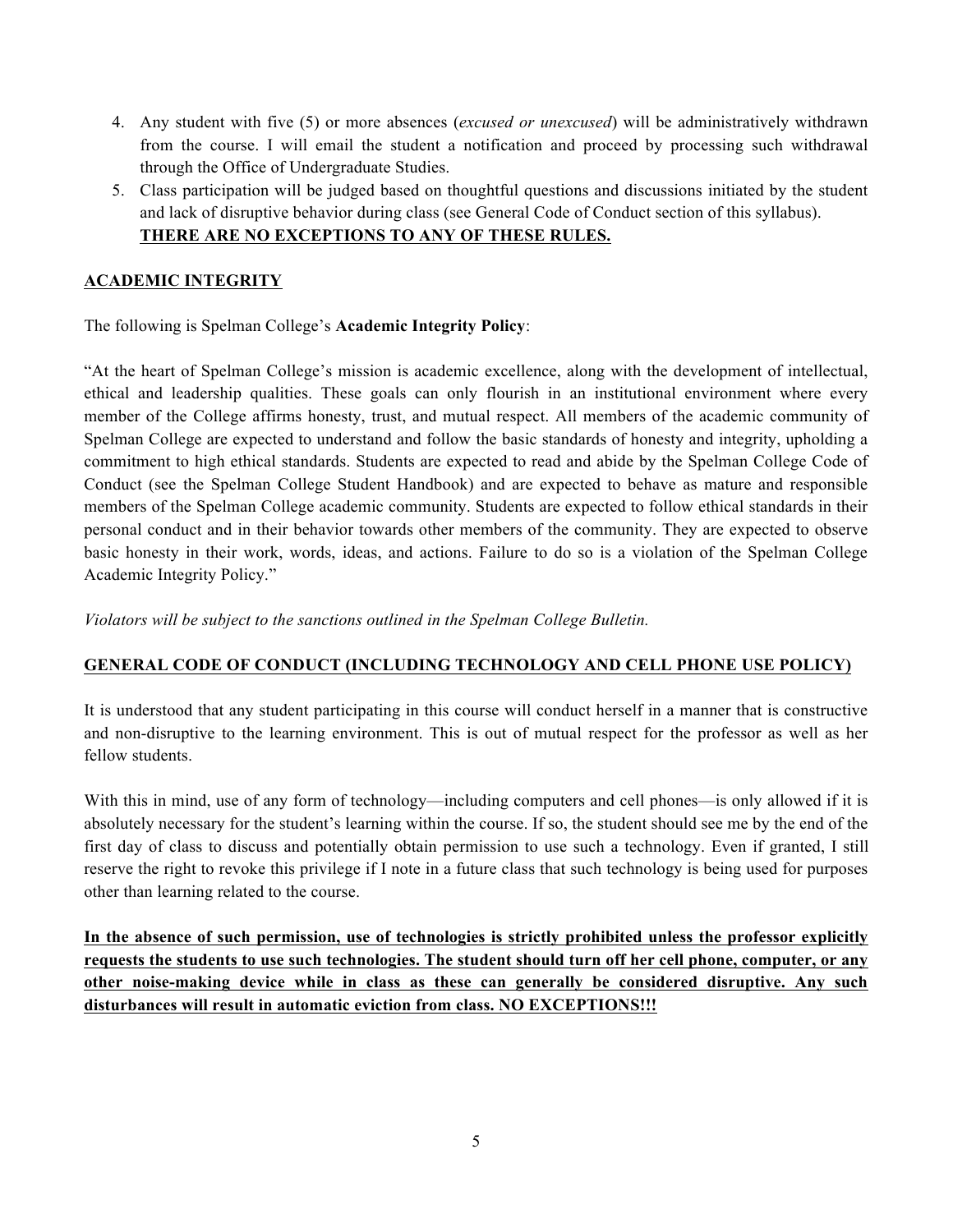### **DISABILITY STATEMENT**

The following is Spelman College's **Disability Statement**:

"Spelman College is committed to ensuring the full participation of all students in its programs. If you have a documented disability (or think you may have a disability) and, as a result, need a reasonable accommodation to participate in class, complete course requirements, or benefit from the College's programs or services, you should contact the Office of Disability Services (ODS) as soon as possible. To receive any academic accommodation, you must be appropriately registered with ODS. The ODS works with students confidentially and does not disclose any disability-related information without their permission. ODS serves as a clearinghouse on disability issues and works in partnership with faculty and all other student service offices. For further information about services for students with disabilities, please contact the ODS at 404-270-5289 (voice), located in MacVicar Hall, Room 106."

### **THE SPELMAN COLLEGE TEACHER CERTIFICATION PROGRAM**

For economics majors who are enrolled in the Spelman College Teacher Certification Program, the content of this course is consistent with the conceptual framework of the Department of Education—a framework that emphasizes the teacher as leader. As one of the departments which participate in the Teacher Certificate Program at the college, this framework has been shared and articulated by students and faculty within the Economics department. The course content is also consistent with the Georgia Quality Core Curriculum in Economics as well as the voluntary National Content Standards of the National Council of Economics Education.

#### **LEARNING RESOURCES CENTER**

The Spelman College Learning Resource Center (see http://www.spelman.edu/academics/academicsupport/learning-resources-center) is located in the Milligan Building, 2nd floor. The Center provides peer tutors for various subject areas, including economics. The schedule of times when peer tutors will be available can be acquired from the Center. This is a valuable resource for student learning and students are urged to avail themselves of the Center. Peer tutors have previously been very successful students in the course.

#### **GENERAL REMARKS**

- 1. Students are expected to plan their air travel at the end of the semester so that it does not conflict with the final exam. The same applies to other types of travel throughout the semester.
- 2. Students should select a "buddy" in the course from whom they can obtain materials in case they miss class. It is the student's responsibility to obtain such material and stay up to speed.
- 3. The syllabus provides a general plan for the course; deviations may be necessary.